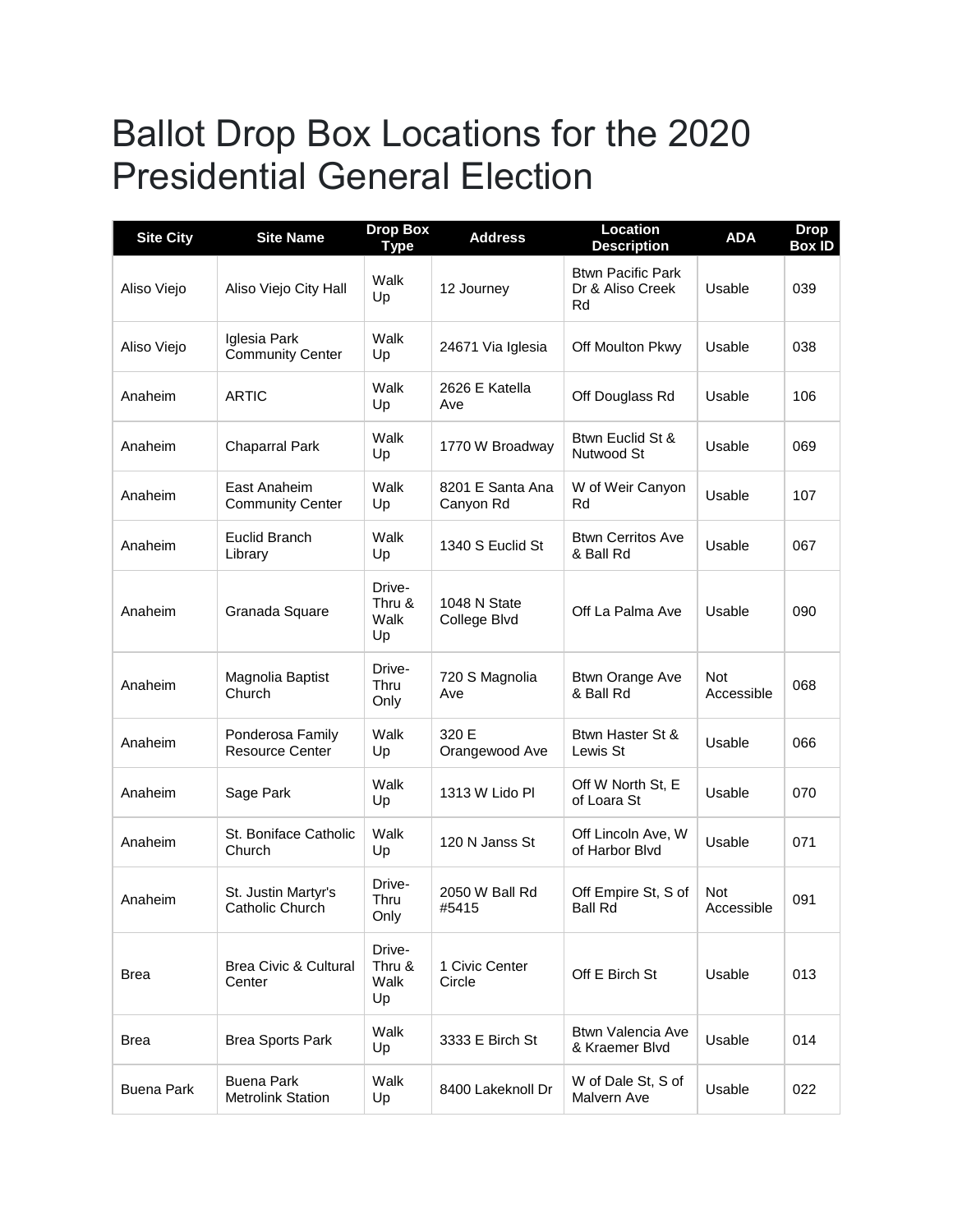| <b>Site City</b>          | <b>Site Name</b>                                | <b>Drop Box</b><br>Type | <b>Address</b>                | Location<br><b>Description</b>                            | <b>ADA</b>               | <b>Drop</b><br><b>Box ID</b> |
|---------------------------|-------------------------------------------------|-------------------------|-------------------------------|-----------------------------------------------------------|--------------------------|------------------------------|
| Buena Park                | <b>Ehlers Event Center</b>                      | Walk<br>Up              | 8150 Knott Ave                | <b>Btwn Crescent</b><br>Ave & La Palma<br>Ave             | Usable                   | 020                          |
| <b>Buena Park</b>         | The Source OC                                   | Walk<br>Up              | 6940 Beach Blvd               | 1st Floor, Next to<br>Jamba Juice                         | Usable                   | 021                          |
| Costa Mesa                | Coastal Heights<br>Senior Living                | Drive-<br>Thru<br>Only  | 2283 Fairview Rd              | Btwn Wilson St &<br>Fair Dr                               | <b>Not</b><br>Accessible | 110                          |
| Costa Mesa                | Mesa Verde Branch<br>Library                    | Walk<br>Up              | 2969 Mesa Verde<br>Dr E       | Corner of Baker St                                        | Usable                   | 033                          |
| Costa Mesa                | Mesa Water District                             | Walk<br>Up              | 1965 Placentia<br>Ave         | Btwn W 19th St &<br>Victoria St                           | Usable                   | 063                          |
| Costa Mesa                | OCDE at The<br>Esplanade                        | Drive-<br>Thru<br>Only  | 3001 Red Hill Ave             | Btwn Kalmus Dr &<br><b>Fischer Ave</b>                    | <b>Not</b><br>Accessible | 102                          |
| Costa Mesa                | <b>TeWinkle Park</b><br><b>Athletic Complex</b> | Walk<br>Up              | 980 Arlington Dr              | <b>Btwn Newport</b><br><b>Blvd &amp; Fairview</b><br>Rd   | Usable                   | 037                          |
| Cypress                   | City of Cypress<br><b>Community Center</b>      | Walk<br>Up              | 5700 Orange Ave               | <b>Btwn Valley View</b><br>St & Walker St                 | Usable                   | 099                          |
| Cypress                   | <b>Veterans Park</b>                            | Walk<br>Up              | 4554 Avenida<br>Granada       | Btwn Moody St &<br>Denni St                               | Usable                   | 045                          |
| Dana Point                | Dana Point Branch<br>Library                    | Walk<br>Up              | 33841 Niguel Rd               | Btwn PCH &<br>Stonehill Dr                                | Usable                   | 041                          |
| <b>Fountain</b><br>Valley | <b>Fountain Valley</b><br><b>Branch Library</b> | Walk<br>Up              | 17635 Los<br>Alamos St        | Btwn Slater Ave &<br>El Monterey Ave                      | Usable                   | 044                          |
| Fountain<br>Valley        | The Center at<br>Founders Village               | Walk<br>Up              | 17967 Bushard St              | <b>Corner of Talbert</b><br>Ave                           | Usable                   | 092                          |
| Fullerton                 | A.R. Mart                                       | Walk<br>Up              | 1701 W<br>Orangethorpe Ave    | Corner of<br><b>Brookhurst Rd</b>                         | Usable                   | 065                          |
| Fullerton                 | <b>Fullerton College</b>                        | Walk<br>Up              | 321 E Chapman<br>Ave          | In Parking Lot,<br><b>Btwn Berkeley</b><br>Ave & Lemon St | Usable                   | 015                          |
| Fullerton                 | <b>Fullerton Fire Station</b><br>No. 6          | Walk<br>Up              | 2691 Rosecrans<br>Ave         | Btwn Beach Blvd<br>& Gilbert St                           | Usable                   | 046                          |
| Fullerton                 | <b>Fullerton Metrolink</b><br>Station           | Walk<br>Up              | 120 E Santa Fe<br>Ave         | <b>Btwn Harbor Blvd</b><br>& Lemon St                     | Usable                   | 035                          |
| Fullerton                 | <b>Fullerton Municipal</b><br>Airport           | Walk<br>Up              | 4011 W<br>Commonwealth<br>Ave | Btwn Dale St &<br>Gilbert St                              | Usable                   | 094                          |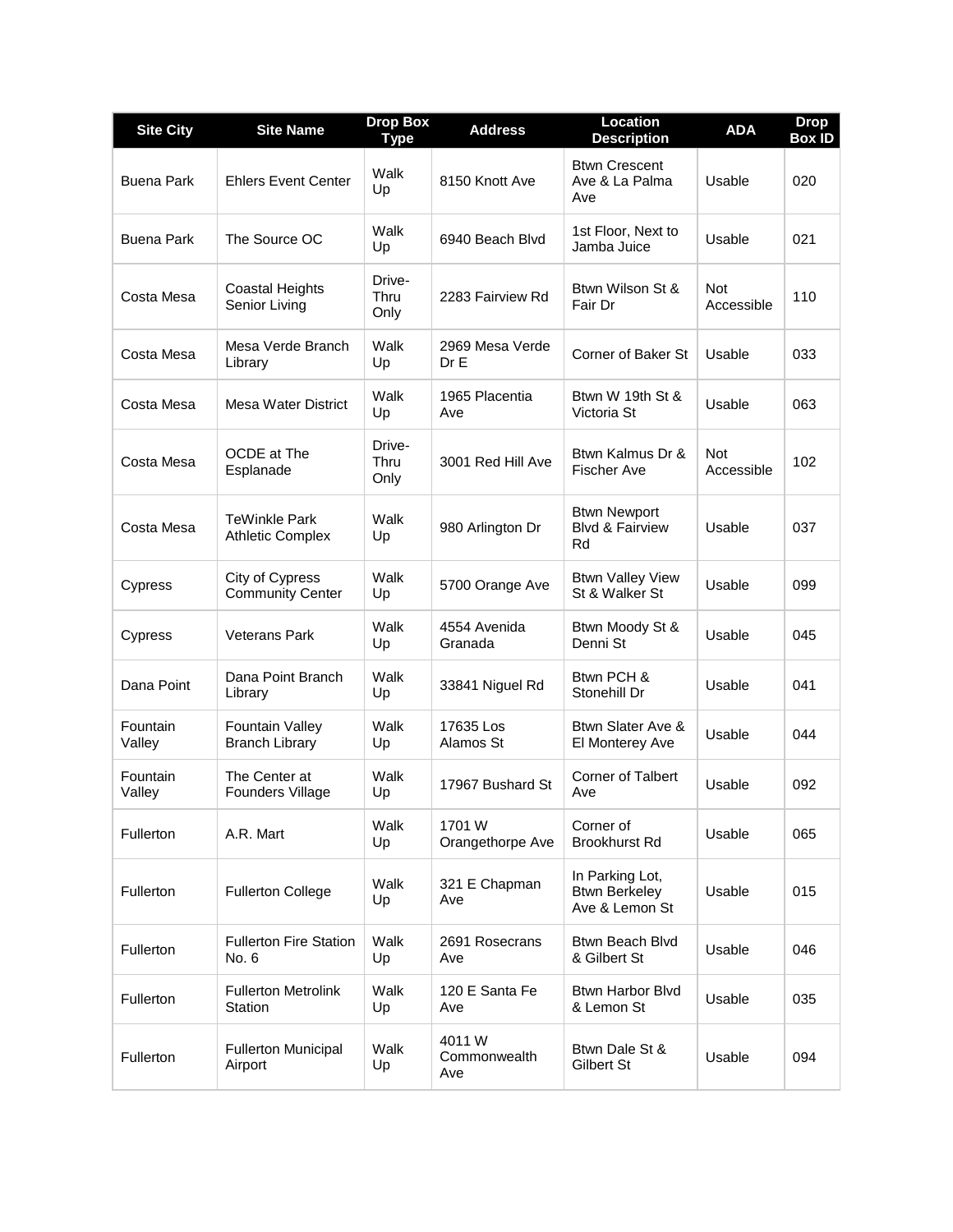| <b>Site City</b>    | <b>Site Name</b>                                                                   | <b>Drop Box</b><br><b>Type</b> | <b>Address</b>         | Location<br><b>Description</b>                           | <b>ADA</b> | <b>Drop</b><br><b>Box ID</b> |
|---------------------|------------------------------------------------------------------------------------|--------------------------------|------------------------|----------------------------------------------------------|------------|------------------------------|
| Garden<br>Grove     | Chapman Branch<br>Library                                                          | Walk<br>Up                     | 9182 Chapman<br>Ave    | Btwn Magnolia<br>Ave & Gilbert St                        | Usable     | 008                          |
| Garden<br>Grove     | Garden Grove<br><b>Unified School</b><br><b>District Education</b><br>Center       | Walk<br>Up                     | 10331 Stanford<br>Ave  | <b>Btwn Nutwood St</b><br>& Brookhurst St                | Usable     | 101                          |
| Garden<br>Grove     | <b>GGUSD</b><br>Assessment and<br><b>Registration Ctr &amp;</b><br>Family Rsrc Ctr | Walk<br>Up                     | 13611 Clinton St       | Btwn Trask Ave &<br><b>Westminster Ave</b>               | Usable     | 100                          |
| Garden<br>Grove     | Magnolia Park<br><b>Family Resource</b><br>Center                                  | Walk<br>Up                     | 11402 Magnolia<br>St   | Btwn Katella Ave<br>& Orangewood                         | Usable     | 007                          |
| Garden<br>Grove     | West Grove Park                                                                    | Walk<br>Up                     | 5372 Cerulean<br>Ave   | Off Blackmer St, S<br>of Lampson Ave                     | Usable     | 009                          |
| Huntington<br>Beach | 5 Points Plaza                                                                     | Walk<br>Up                     | 18591 Main St          | Btwn Ellis &<br>Garfield Ave                             | Usable     | 011                          |
| Huntington<br>Beach | <b>Bob's Discount</b><br>Furniture                                                 | Walk<br>Up                     | 16242 Beach Blvd       | <b>Btwn Edinger Ave</b><br>& Heil Ave                    | Usable     | 019                          |
| Huntington<br>Beach | <b>Harbour View Park</b>                                                           | Walk<br>Up                     | 16600 Saybrook<br>Ln   | S of Heil Ave,<br>Enter on Talisman<br>Ln                | Usable     | 112                          |
| Huntington<br>Beach | <b>HB Professional</b><br>Plaza                                                    | Walk<br>Up                     | 714 Adams Ave          | Btwn Beach Blvd<br>& Delaware                            | Usable     | 093                          |
| Huntington<br>Beach | Huntington Beach<br>Civic Center                                                   | Drive-<br>Thru &<br>Walk<br>Up | 2000 Main St           | Btwn Yorktown &<br>Utica Ave                             | Usable     | 018                          |
| Huntington<br>Beach | Huntington<br>Professional Plaza                                                   | Walk<br>Up                     | 20932 Brookhurst<br>St | Btwn Atlanta Ave<br>& Indianapolis Ave                   | Usable     | 049                          |
| Huntington<br>Beach | Main Street Branch<br>Library                                                      | Walk<br>Up                     | 525 Main St            | Corner of 6th St                                         | Usable     | 017                          |
| Huntington<br>Beach | Vista Centre                                                                       | Walk<br>Up                     | 17483 Beach Blvd       | Btwn Slater &<br>Warner                                  | Usable     | 050                          |
| Irvine              | <b>Harvard Community</b><br><b>Athletic Park</b>                                   | Walk<br>Up                     | 14701 Harvard<br>Ave   | Btwn Walnut &<br>Irvine Ctr Dr                           | Usable     | 027                          |
| Irvine              | Heritage Park<br><b>Community Center</b>                                           | Walk<br>Up                     | 14301 Yale             | Next to Fine Arts<br>Center &<br><b>Community Center</b> | Usable     | 054                          |
| Irvine              | <b>Irvine Metrolink</b><br>Station                                                 | Walk<br>Up                     | 15215 Barranca<br>Pkwy | Off Ada, On Loop<br>Rd                                   | Usable     | 030                          |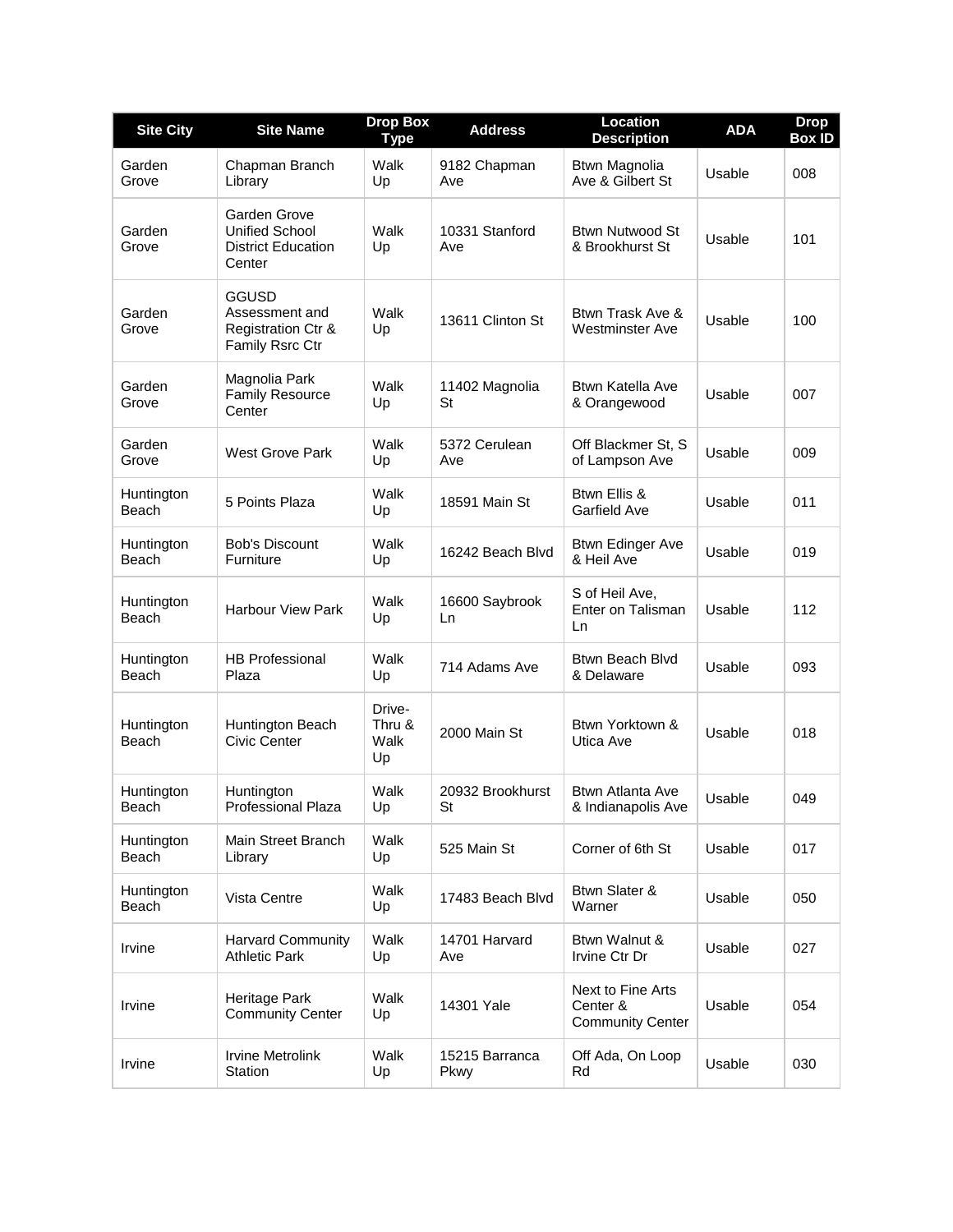| <b>Site City</b> | <b>Site Name</b>                                           | <b>Drop Box</b><br><b>Type</b> | <b>Address</b>                 | <b>Location</b><br><b>Description</b>        | <b>ADA</b>               | <b>Drop</b><br><b>Box ID</b> |
|------------------|------------------------------------------------------------|--------------------------------|--------------------------------|----------------------------------------------|--------------------------|------------------------------|
| Irvine           | <b>Orange County</b><br>United Way                         | Drive-<br>Thru<br>Only         | 18012 Mitchell S               | Corner of Red Hill                           | <b>Not</b><br>Accessible | 079                          |
| Irvine           | Rancho San Joaquin<br>Senior Center                        | Walk<br>Up                     | 3 Ethel Coplen<br>Way          | Off Culver, S of<br>Michelson                | Usable                   | 032                          |
| Irvine           | <b>Trabuco Center</b>                                      | Walk<br>Up                     | 5701 Trabuco Rd                | <b>Btwn Sand</b><br>Canyon & Jeffrey         | Usable                   | 028                          |
| Irvine           | <b>Turtle Rock</b><br><b>Community Park</b>                | Walk<br>Up                     | 1 Sunnyhill                    | <b>Btwn Shady</b><br>Canyon & Turtle<br>Rock | Usable                   | 031                          |
| Irvine           | University of<br>California, Irvine<br>(UCI)               | Drive-<br>Thru<br>Only         | 405 W Peltason<br>Dr           | Off Pereira, Enter<br>Lot 5                  | <b>Not</b><br>Accessible | 111                          |
| Irvine           | <b>University Park</b><br><b>Branch Library</b>            | Walk<br>Up                     | 4512 Sandburg<br>Way           | Corner of Lexicon.<br>S of Michelson         | Usable                   | 003                          |
| Irvine           | Woodbury<br><b>Community Park</b>                          | Walk<br>Up                     | 130 Sanctuary                  | Off Long Meadow<br>& Jeffrey                 | Usable                   | 029                          |
| La Habra         | La Habra Branch<br>Library                                 | Walk<br>Up                     | 221 E La Habra<br><b>B</b> lvd | Btwn Euclid St &<br>Cypress St               | Usable                   | 012                          |
| La Habra         | La Habra Family<br><b>Resource Center</b>                  | Walk<br>Up                     | 501 S Idaho St                 | Btwn La Habra<br>Blvd & Lambert<br>Rd        | Usable                   | 052                          |
| La Palma         | La Palma City Hall                                         | Drive-<br>Thru &<br>Walk<br>Up | 7822 Walker St                 | Btwn La Palma<br>Ave &<br>Orangethorpe       | Usable                   | 010                          |
| Ladera Ranch     | Ladera Ranch<br><b>Branch Library</b>                      | Walk<br>Up                     | 29551 Sienna<br>Pkwy           | <b>Btwn Crown</b><br>Valley & O'Neill        | Usable                   | 043                          |
| Ladera Ranch     | Orange County Fire<br><b>Authority Station 58</b>          | Walk<br>Up                     | 58 Station Way                 | Off Antonio Pkwy,<br>N of Crown Valley       | Usable                   | 085                          |
| Laguna<br>Beach  | Laguna Beach<br><b>Branch Library</b>                      | Walk<br>Up                     | 363 Glenneyre St               | Corner of Laguna<br>Ave                      | Usable                   | 002                          |
| Laguna Hills     | Laguna Hills<br><b>Community Center</b>                    | Walk<br>Up                     | 25555 Alicia Pkwy              | Corner of Paseo<br>De Valencia               | Usable                   | 075                          |
| Laguna<br>Niguel | Laguna Niguel<br>Library                                   | Walk<br>Up                     | 30341 Crown<br>Valley Pkwy     | <b>Btwn Club House</b><br>Dr & Alicia Pkwy   | Usable                   | 059                          |
| Laguna<br>Niguel | Laguna<br>Niguel/Mission Viejo<br><b>Metrolink Station</b> | Walk<br>Up                     | 28200 Forbes Rd                | S of Crown Valley,<br>W of 5 Fwy             | Usable                   | 072                          |
| Laguna<br>Niguel | Orange County Fire<br>Station 49                           | Walk<br>Up                     | 31461 Golden<br>Lantern        | N of Camino Del<br>Avion                     | Usable                   | 086                          |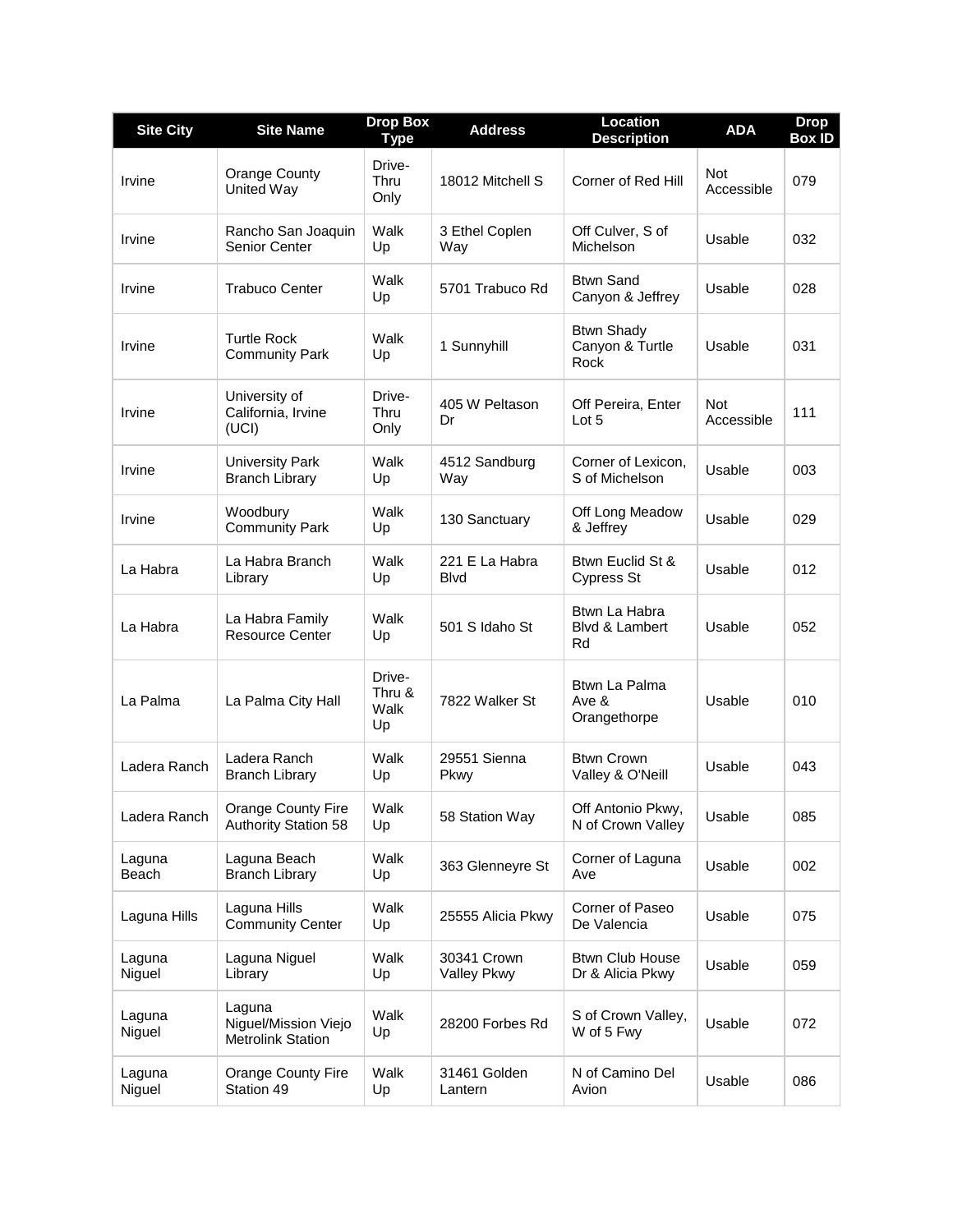| <b>Site City</b> | <b>Site Name</b>                                               | <b>Drop Box</b><br><b>Type</b> | <b>Address</b>                             | <b>Location</b><br><b>Description</b>                 | <b>ADA</b>               | <b>Drop</b><br><b>Box ID</b> |
|------------------|----------------------------------------------------------------|--------------------------------|--------------------------------------------|-------------------------------------------------------|--------------------------|------------------------------|
| Laguna<br>Woods  | Laguna Woods City<br>Hall                                      | Walk<br>Up                     | 24264 El Toro Rd                           | <b>Btwn Moulton</b><br>Pkwy & Avenida<br>Sevilla      | Usable                   | 064                          |
| Lake Forest      | <b>Heroes Park</b>                                             | Walk<br>Up                     | 25420 Jeronimo<br>Rd                       | <b>Btwn Los Alisos</b><br>Blyd & El Toro Rd           | Usable                   | 081                          |
| Lake Forest      | Lake Forest Sports<br>Park                                     | Walk<br>Up                     | 28000 Rancho<br>Pkwy                       | Enter on Vista Ter,<br>Off Lake Forest Dr             | Usable                   | 082                          |
| Lake Forest      | South Orange<br><b>County Family</b><br><b>Resource Center</b> | Walk<br>Up                     | 22481 Aspan St                             | <b>Btwn Muirlands</b><br>Blvd & Lake<br>Forest Dr     | Usable                   | 080                          |
| Los Alamitos     | Los Alamitos<br><b>Community Center</b>                        | Walk<br>Up                     | 10911 Oak St                               | Off Katella Ave, W<br>of Los Alamitos<br><b>B</b> lvd | Usable                   | 036                          |
| Mission Viejo    | Florence Joyner<br><b>Olympiad Park</b>                        | Drive-<br>Thru<br>Only         | 22761 Olympiad<br>Rd                       | <b>Btwn Alicia Pkwy</b><br>& Melinda Rd               | <b>Not</b><br>Accessible | 056                          |
| Mission Viejo    | Norman P. Murray<br>Community & Senior<br>Center               | Walk<br>Up                     | 24932 Veterans<br>Way                      | Btwn La Paz Rd &<br>Jeronimo Rd                       | Usable                   | 016                          |
| Mission Viejo    | Pavion Park                                                    | Walk<br>Up                     | 24051 Pavion                               | Off Jeronimo Rd.<br>W of Olympiad Rd                  | Usable                   | 055                          |
| Newport<br>Beach | <b>Bob Henry Park</b>                                          | Walk<br>Up                     | 900 Dover Dr                               | Corner of<br>Castaways Ln                             | Usable                   | 034                          |
| Newport<br>Beach | Newport Beach<br>Public Library                                | Drive-<br><b>Thru</b><br>Only  | 1000 Avocado<br>Ave                        | Driveway to Civic<br><b>Center Parking</b>            | <b>Not</b><br>Accessible | 025                          |
| Newport<br>Beach | <b>OASIS Senior Ctr</b><br><b>Auxiliary Parking Lot</b>        | Drive-<br><b>Thru</b><br>Only  | Corner of Fifth<br>Ave & Marguerite<br>Ave | Across from<br><b>OASIS Senior</b><br>Center          | <b>Not</b><br>Accessible | 026                          |
| Newport<br>Beach | Sidewalk - Corner of<br>Avon St & Riverside<br>Ave             | Walk<br>Up                     | Corner of Avon St<br>& Riverside Ave       | Btwn PCH & Cliff<br>Dr                                | Usable                   | 042                          |
| Orange           | County of Orange<br><b>Social Services</b><br>Agency           | Walk<br>Up                     | 800 N Eckhoff St                           | <b>Btwn Orangewood</b><br>Ave & Collins Ave           | Usable                   | 089                          |
| Orange           | El Modena Branch<br>Library                                    | Drive-<br>Thru &<br>Walk<br>Up | 380 S Hewes St                             | Btwn Chapman &<br>Fairhaven                           | Usable                   | 096                          |
| Orange           | Orange Public<br>Library                                       | Drive-<br>Thru &<br>Walk<br>Up | 407 E Chapman<br>Ave                       | <b>Btwn Glassell &amp;</b><br>Tustin                  | Usable                   | 104                          |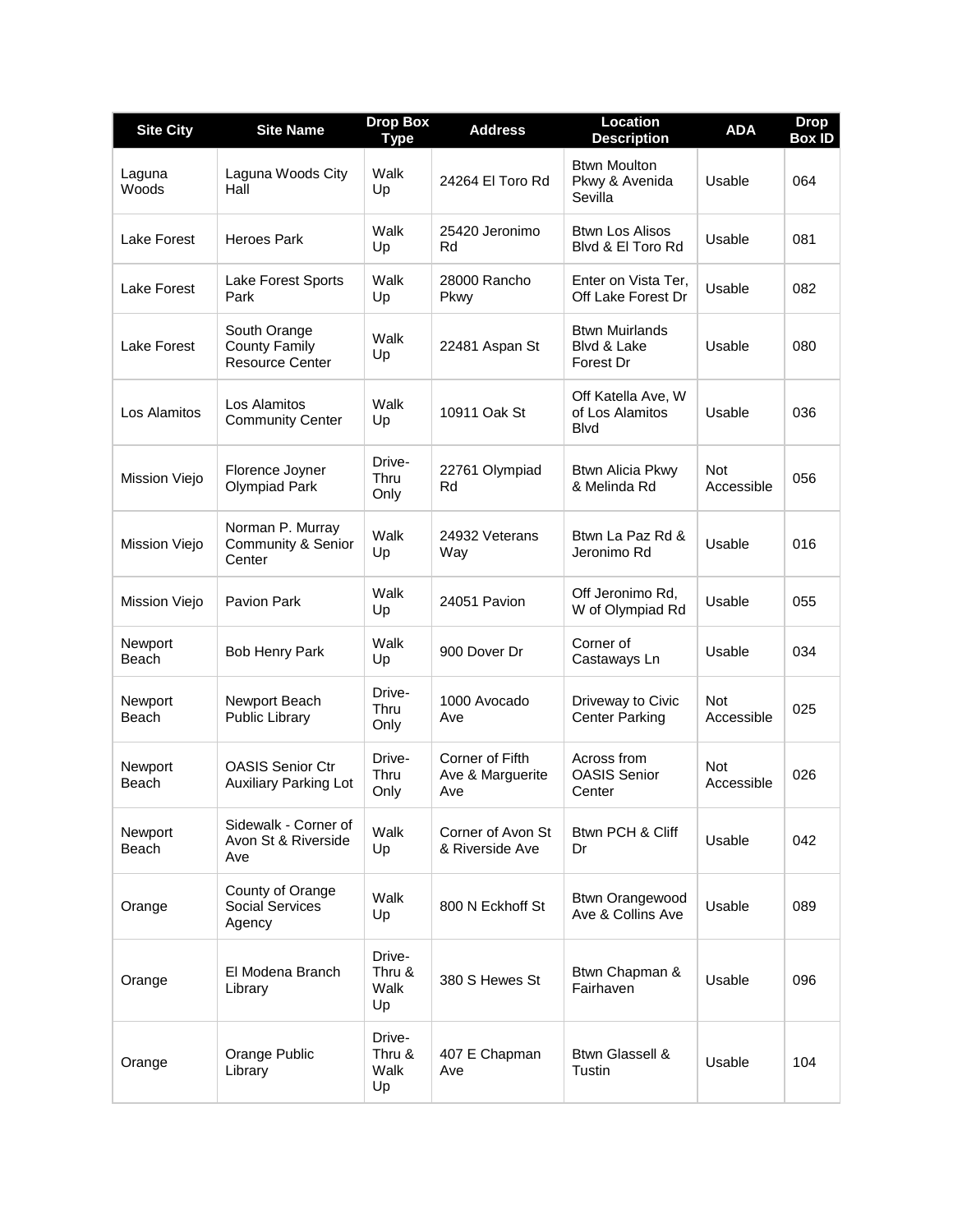| <b>Site City</b>             | <b>Site Name</b>                                | <b>Drop Box</b><br><b>Type</b> | <b>Address</b>                 | <b>Location</b><br><b>Description</b>                    | <b>ADA</b>               | <b>Drop</b><br><b>Box ID</b> |
|------------------------------|-------------------------------------------------|--------------------------------|--------------------------------|----------------------------------------------------------|--------------------------|------------------------------|
| Orange                       | <b>Taft Branch Library</b>                      | Drive-<br>Thru &<br>Walk<br>Up | 740 E Taft Ave                 | Corner of<br>Cambridge                                   | Usable                   | 095                          |
| Placentia                    | <b>Koch Recreation</b><br>Center                | Walk<br>Up                     | 2210 Valencia<br>Ave           | <b>Btwn Bastanchury</b><br>& Golden Ave                  | Usable                   | 074                          |
| Placentia                    | <b>Whitten Center</b>                           | Walk<br>Up                     | 900 S Melrose St               | <b>Btwn</b><br>Orangethorpe &<br>Miraloma Ave            | Usable                   | 073                          |
| Rancho<br>Santa<br>Margarita | Calvary Chapel<br>Rancho Sta<br>Margarita       | Walk<br>Up                     | 30615 Avenida De<br>Las Flores | Corner of<br><b>Banderas</b>                             | Usable                   | 084                          |
| Rancho<br>Santa<br>Margarita | Rancho Santa<br>Margarita Branch<br>Library     | Walk<br>Up                     | 30902 La<br>Promesa            | Corner of Richard<br>Reese Way                           | Usable                   | 060                          |
| San<br>Clemente              | Jim Johnson<br><b>Memorial Sports</b><br>Park   | Walk<br>Up                     | 560 Avenida Vista<br>Hermosa   | Btwn 5 Fwy &<br>Avenida Costa<br>Azul                    | Usable                   | 057                          |
| San<br>Clemente              | San Clemente City<br>Hall                       | Walk<br>Up                     | 910 Calle Negocio              | Off Calle<br>Amanecer, E of<br>Avenida Pico              | Usable                   | 058                          |
| San<br>Clemente              | San Clemente<br><b>Municipal Golf</b><br>Course | Drive-<br>Thru<br>Only         | 150 E Avenida<br>Magdalena     | Off S El Camino<br>Real, In Golf<br>Course parking lot   | <b>Not</b><br>Accessible | 103                          |
| San Juan<br>Capistrano       | La Sala Auditorium                              | Walk<br>Up                     | 31495 El Camino<br>Real        | N of Ortega Hwy,<br>E of Camino<br>Capistrano            | Usable                   | 040                          |
| Santa Ana                    | Albert D. Salgado<br><b>Community Center</b>    | Walk<br>Up                     | 706 N Newhope<br>St            | <b>Btwn Hazard Ave</b><br>& 5th St                       | Usable                   | 105                          |
| Santa Ana                    | AltaMed*                                        | Walk<br>Up                     | 1400 N Main St                 | <b>Btwn Seventeenth</b><br>St & Washington<br>Ave        | Usable                   | 048*                         |
| Santa Ana                    | Bomo Koral Park                                 | Walk<br>Up                     | 900 W MacArthur<br><b>Blvd</b> | Btwn Bristol St &<br>Flower St                           | Usable                   | 115                          |
| Santa Ana                    | Carl Thornton Park                              | Walk<br>Up                     | 1801W<br>Segerstrom Ave        | Btwn Bristol St &<br><b>Fairview St</b>                  | Usable                   | 114                          |
| Santa Ana                    | Centennial<br><b>Education Center</b>           | Drive-<br>Thru &<br>Walk<br>Up | 2900 Edinger Ave               | Btwn Mohawk Dr<br>& Fairview St                          | Usable                   | 113                          |
| Santa Ana                    | County<br><b>Administration South</b>           | Walk<br>Up                     | 601 N Ross St                  | Btwn Santa Ana<br><b>Blvd &amp; Civic</b><br>Center Dr W | Usable                   | 004                          |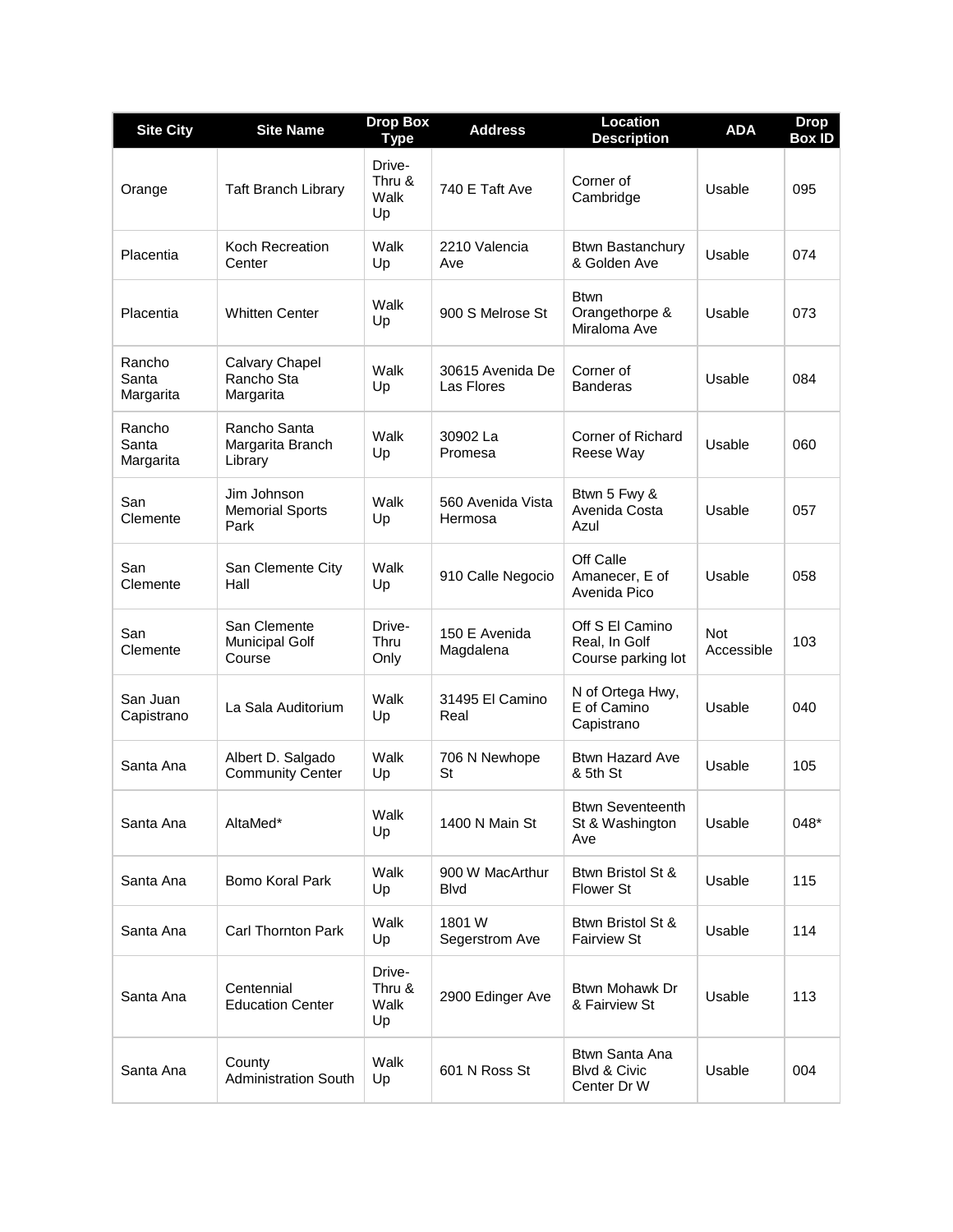| <b>Site City</b>  | <b>Site Name</b>                                   | <b>Drop Box</b><br><b>Type</b> | <b>Address</b>                    | <b>Location</b><br><b>Description</b>            | <b>ADA</b>               | <b>Drop</b><br><b>Box ID</b> |
|-------------------|----------------------------------------------------|--------------------------------|-----------------------------------|--------------------------------------------------|--------------------------|------------------------------|
| Santa Ana         | Johnson Chapel<br>A.M.E. Church                    | Walk<br>Up                     | 1306 W 2nd St                     | Enter on<br>Hesperian St, Off<br><b>First St</b> | Usable                   | 087                          |
| Santa Ana         | <b>Memorial Park</b>                               | Walk<br>Up                     | 2102 S Flower St                  | South side of park<br>on Anahurst PI             | Usable                   | 088                          |
| Santa Ana         | OC Health Care<br>Agency                           | Walk<br>Up                     | 1725 W 17th St                    | Btwn Bristol St &<br>English St                  | Usable                   | 005                          |
| Santa Ana         | <b>Orange County</b><br><b>Registrar of Voters</b> | Drive-<br>Thru &<br>Walk<br>Up | 1300 S Grand Ave<br><b>Bldg C</b> | Corner of<br>McFadden Ave                        | Usable                   | 001                          |
| Santa Ana         | Orangewood<br>Foundation                           | Drive-<br>Thru<br>Only         | 1575 E 17th St                    | Btwn Grand Ave &<br>Cabrillo Park Dr             | <b>Not</b><br>Accessible | 098                          |
| Santa Ana         | Santa Ana Regional<br>Transportation<br>Center     | Walk<br>Up                     | 1000 E Santa Ana<br><b>B</b> lvd  | Btwn Grand Ave &<br>Santiago St                  | Usable                   | 078                          |
| Seal Beach        | Leisure World Seal<br>Beach**                      | Drive-<br>Thru &<br>Walk<br>Up | 13531 St.<br>Andrews Dr           | In front of<br>Amphitheater                      | Usable                   | 116**                        |
| Seal Beach        | Mary Wilson Branch<br>Library                      | Walk<br>Up                     | 707 Electric Ave                  | Btwn Main St &<br>Marina Dr                      | Usable                   | 051                          |
| Stanton           | <b>Stanton Branch</b><br>Library                   | Walk<br>Up                     | 7850 Katella Ave                  | <b>Btwn Western Ave</b><br>& Beach Blvd          | Usable                   | 061                          |
| Trabuco<br>Canyon | <b>Concourse Park</b>                              | Walk<br>Up                     | 18931<br>Saddleback<br>Ranch Rd   | <b>Btwn Glenn Ranch</b><br>& Ridgeline           | Usable                   | 083                          |
| Tustin            | Boys and Girls Club<br>of Tustin                   | Walk-<br>Up                    | 580 W 6th St                      | Off Pacific St, S of<br>Main St                  | Usable                   | 097                          |
| Tustin            | OC Animal Care                                     | Drive-<br>Thru &<br>Walk<br>Up | 1630 Victory Rd                   | <b>Btwn Red Hill Ave</b><br>& Armstrong Ave      | Usable                   | 006                          |
| Tustin            | <b>Tustin Metrolink</b><br>Station                 | Walk<br>Up                     | 2975 Edinger Ave                  | Off Jamboree Rd                                  | Usable                   | 024                          |
| Tustin            | <b>Tustin Sports Park</b>                          | Walk<br>Up                     | 12850 Robinson<br>Dr              | Btwn Irvine Blvd &<br>Jamboree Rd                | Usable                   | 023                          |
| Villa Park        | Villa Park City Hall                               | Walk<br>Up                     | 17855 Santiago<br><b>Blvd</b>     | Btwn Taft Ave &<br>Villa Park Rd                 | Usable                   | 053                          |
| Westminster       | Korean Martyrs<br><b>Catholic Center</b>           | Walk-<br>Up                    | 7655 Trask Ave                    | Btwn Hoover St &<br>Beach Blvd                   | Usable                   | 108                          |